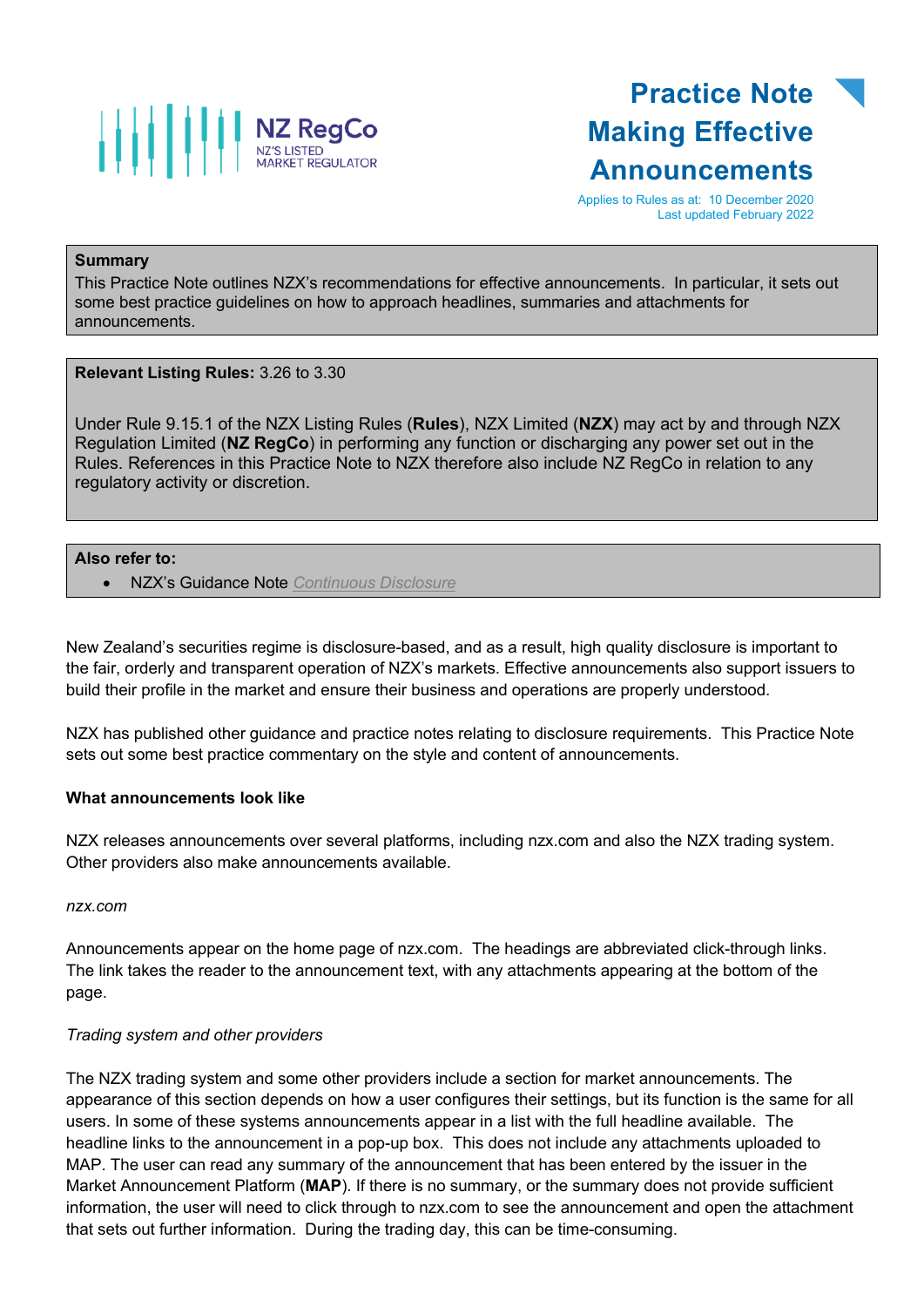# **AND READ POSTED MARKET REGULATOR**

### **Headlines**

Some research indicates that investors prefer short, concise headlines, and that even investors with significant experience and interest in securities markets will pay less attention to long or complex headlines.

NZX recommends that issuers use headlines that are short, and place the most important information at the start of the headline:

- Announcements on nzx.com are in visual proximity to the ticker or full name of the issuer. Therefore, users of these platforms can identify which issuer released the announcement without the name of the issuer needing to appear in the headline. It is not an effective use of the headline space to start with the full name of the issuer;
- The headline should not be vague, particularly where the announcement contains information of importance, nor should it be misleading;
- Issuers should avoid inflammatory or misleading headlines, as some trading will be reactive to the headline only and may not reflect the more detailed information set out in the announcement or its attachment.

### **Summaries**

Issuers releasing a long or complex document or announcement are required by Rule 3.26.2(b) to preface this with a summary of salient points.

NZX recommends that all announcements are released with a summary of the key points that have been set out in any attachments. This allows issuers to highlight the information they consider is most relevant to investors and other stakeholders for users to access useful information quickly.

Merely writing "see attachment" or similar in the summary text box in MAP is unlikely to meet the standard required by the Rules for complex or long announcements. That approach also does not provide useful context to users of the issuer's announcements. NZX recommends that issuers provide a list of bullet points that provide a balanced summary of the announcement, followed by a further summary, if required.

Key announcements that are likely to require a summary of salient points include:

- annual reports;
- half year and annual results
- offer documents;
- notices of meeting for significant matters, including those that require an Independent appraiser's report;
- market updates; and
- long and complex announcements of material information pursuant to Rule 3.1.